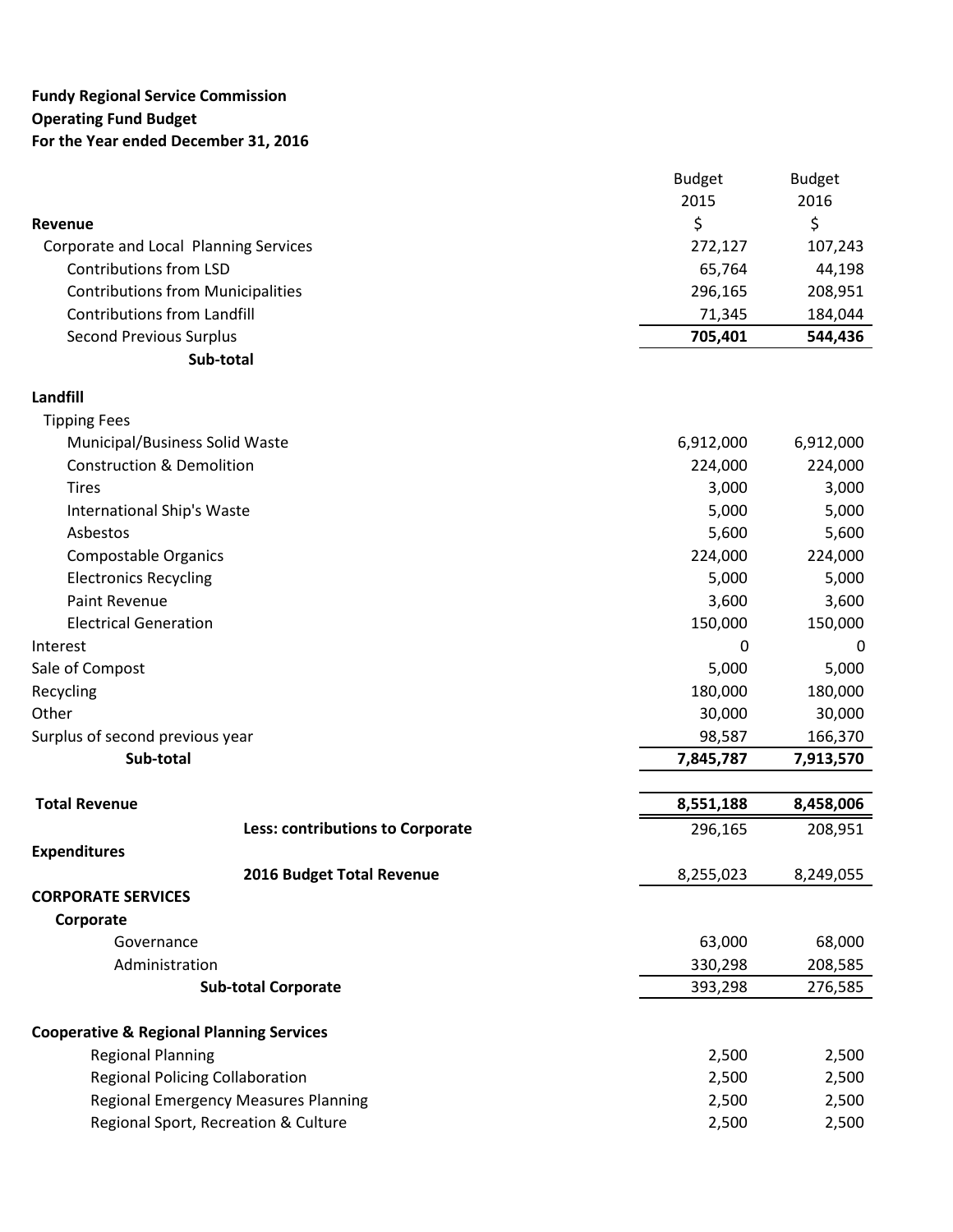| 2015<br>2016<br>\$<br>\$<br>Infrastructure Planning & Cost-Sharing<br>10,000<br><b>Sub-total Cooperative &amp; Regional Planning Services</b><br>10,000<br><b>Local Planning Services</b><br><b>Planning Services</b><br>161,106<br>98,350<br><b>Inspection Services</b><br>140,997<br>159,501<br><b>Sub-total Planning &amp; Building Inspection Services</b><br>302,103<br>257,851<br><b>CORPORATE SERVICES SUB-TOTAL</b><br>705,401<br>544,436<br><b>Solid Waste Administration</b><br>Office and Administration<br>69,350<br>67,875<br><b>Professional Services</b><br>79,500<br>124,500<br>19,800<br>4,200<br><b>Site Security</b><br>Personnel<br>195,663<br>180,799<br>147,000<br>130,200<br>Insurance<br>250,000<br>233,100<br><b>Property Taxes</b><br><b>Sub-total Administration</b><br>761,313<br>740,674<br><b>Environmental Health &amp; Safety</b><br>Wages/Benefits<br>79,933<br>81,855<br>5,850<br>Administration<br>6,750<br>10,800<br><b>Domestic Well Sampling</b><br>11,100<br>On Site Well Sampling<br>42,500<br>44,500<br><b>Sub-total Environmental H &amp; S</b><br>139,083<br>144,205<br><b>Household Hazardous Waste</b><br>20,000<br>25,000<br><b>Disposal Cost</b><br>Electrical<br>2,875<br>5,000<br>3,000<br><b>Building Maintenance</b><br>3,000<br>4,500<br>Equipment<br>4,500<br><b>Sub-total Household HW</b><br>30,375<br>37,500<br><b>Public Education</b><br>Wages and Benefits<br>137,296<br>140,314<br>Advertising, tours, promotional materials<br>97,500<br>90,600<br>Administration<br>23,950<br>23,550<br><b>Sub-total Public Education</b><br>258,746<br>254,464<br>Landfill<br><b>Cover Material</b><br>130,000<br>130,000<br>Site Labour<br>660,472<br>677,120 |                                  | <b>Budget</b> | <b>Budget</b> |
|---------------------------------------------------------------------------------------------------------------------------------------------------------------------------------------------------------------------------------------------------------------------------------------------------------------------------------------------------------------------------------------------------------------------------------------------------------------------------------------------------------------------------------------------------------------------------------------------------------------------------------------------------------------------------------------------------------------------------------------------------------------------------------------------------------------------------------------------------------------------------------------------------------------------------------------------------------------------------------------------------------------------------------------------------------------------------------------------------------------------------------------------------------------------------------------------------------------------------------------------------------------------------------------------------------------------------------------------------------------------------------------------------------------------------------------------------------------------------------------------------------------------------------------------------------------------------------------------------------------------------------------------------------------------------------------------------------------|----------------------------------|---------------|---------------|
|                                                                                                                                                                                                                                                                                                                                                                                                                                                                                                                                                                                                                                                                                                                                                                                                                                                                                                                                                                                                                                                                                                                                                                                                                                                                                                                                                                                                                                                                                                                                                                                                                                                                                                               |                                  |               |               |
|                                                                                                                                                                                                                                                                                                                                                                                                                                                                                                                                                                                                                                                                                                                                                                                                                                                                                                                                                                                                                                                                                                                                                                                                                                                                                                                                                                                                                                                                                                                                                                                                                                                                                                               |                                  |               |               |
|                                                                                                                                                                                                                                                                                                                                                                                                                                                                                                                                                                                                                                                                                                                                                                                                                                                                                                                                                                                                                                                                                                                                                                                                                                                                                                                                                                                                                                                                                                                                                                                                                                                                                                               |                                  |               |               |
|                                                                                                                                                                                                                                                                                                                                                                                                                                                                                                                                                                                                                                                                                                                                                                                                                                                                                                                                                                                                                                                                                                                                                                                                                                                                                                                                                                                                                                                                                                                                                                                                                                                                                                               |                                  |               |               |
|                                                                                                                                                                                                                                                                                                                                                                                                                                                                                                                                                                                                                                                                                                                                                                                                                                                                                                                                                                                                                                                                                                                                                                                                                                                                                                                                                                                                                                                                                                                                                                                                                                                                                                               |                                  |               |               |
|                                                                                                                                                                                                                                                                                                                                                                                                                                                                                                                                                                                                                                                                                                                                                                                                                                                                                                                                                                                                                                                                                                                                                                                                                                                                                                                                                                                                                                                                                                                                                                                                                                                                                                               |                                  |               |               |
|                                                                                                                                                                                                                                                                                                                                                                                                                                                                                                                                                                                                                                                                                                                                                                                                                                                                                                                                                                                                                                                                                                                                                                                                                                                                                                                                                                                                                                                                                                                                                                                                                                                                                                               |                                  |               |               |
|                                                                                                                                                                                                                                                                                                                                                                                                                                                                                                                                                                                                                                                                                                                                                                                                                                                                                                                                                                                                                                                                                                                                                                                                                                                                                                                                                                                                                                                                                                                                                                                                                                                                                                               |                                  |               |               |
|                                                                                                                                                                                                                                                                                                                                                                                                                                                                                                                                                                                                                                                                                                                                                                                                                                                                                                                                                                                                                                                                                                                                                                                                                                                                                                                                                                                                                                                                                                                                                                                                                                                                                                               |                                  |               |               |
|                                                                                                                                                                                                                                                                                                                                                                                                                                                                                                                                                                                                                                                                                                                                                                                                                                                                                                                                                                                                                                                                                                                                                                                                                                                                                                                                                                                                                                                                                                                                                                                                                                                                                                               | <b>LANDFILL SERVICES</b>         |               |               |
|                                                                                                                                                                                                                                                                                                                                                                                                                                                                                                                                                                                                                                                                                                                                                                                                                                                                                                                                                                                                                                                                                                                                                                                                                                                                                                                                                                                                                                                                                                                                                                                                                                                                                                               |                                  |               |               |
|                                                                                                                                                                                                                                                                                                                                                                                                                                                                                                                                                                                                                                                                                                                                                                                                                                                                                                                                                                                                                                                                                                                                                                                                                                                                                                                                                                                                                                                                                                                                                                                                                                                                                                               |                                  |               |               |
|                                                                                                                                                                                                                                                                                                                                                                                                                                                                                                                                                                                                                                                                                                                                                                                                                                                                                                                                                                                                                                                                                                                                                                                                                                                                                                                                                                                                                                                                                                                                                                                                                                                                                                               |                                  |               |               |
|                                                                                                                                                                                                                                                                                                                                                                                                                                                                                                                                                                                                                                                                                                                                                                                                                                                                                                                                                                                                                                                                                                                                                                                                                                                                                                                                                                                                                                                                                                                                                                                                                                                                                                               |                                  |               |               |
|                                                                                                                                                                                                                                                                                                                                                                                                                                                                                                                                                                                                                                                                                                                                                                                                                                                                                                                                                                                                                                                                                                                                                                                                                                                                                                                                                                                                                                                                                                                                                                                                                                                                                                               |                                  |               |               |
|                                                                                                                                                                                                                                                                                                                                                                                                                                                                                                                                                                                                                                                                                                                                                                                                                                                                                                                                                                                                                                                                                                                                                                                                                                                                                                                                                                                                                                                                                                                                                                                                                                                                                                               |                                  |               |               |
|                                                                                                                                                                                                                                                                                                                                                                                                                                                                                                                                                                                                                                                                                                                                                                                                                                                                                                                                                                                                                                                                                                                                                                                                                                                                                                                                                                                                                                                                                                                                                                                                                                                                                                               |                                  |               |               |
|                                                                                                                                                                                                                                                                                                                                                                                                                                                                                                                                                                                                                                                                                                                                                                                                                                                                                                                                                                                                                                                                                                                                                                                                                                                                                                                                                                                                                                                                                                                                                                                                                                                                                                               |                                  |               |               |
|                                                                                                                                                                                                                                                                                                                                                                                                                                                                                                                                                                                                                                                                                                                                                                                                                                                                                                                                                                                                                                                                                                                                                                                                                                                                                                                                                                                                                                                                                                                                                                                                                                                                                                               |                                  |               |               |
|                                                                                                                                                                                                                                                                                                                                                                                                                                                                                                                                                                                                                                                                                                                                                                                                                                                                                                                                                                                                                                                                                                                                                                                                                                                                                                                                                                                                                                                                                                                                                                                                                                                                                                               |                                  |               |               |
|                                                                                                                                                                                                                                                                                                                                                                                                                                                                                                                                                                                                                                                                                                                                                                                                                                                                                                                                                                                                                                                                                                                                                                                                                                                                                                                                                                                                                                                                                                                                                                                                                                                                                                               |                                  |               |               |
|                                                                                                                                                                                                                                                                                                                                                                                                                                                                                                                                                                                                                                                                                                                                                                                                                                                                                                                                                                                                                                                                                                                                                                                                                                                                                                                                                                                                                                                                                                                                                                                                                                                                                                               |                                  |               |               |
|                                                                                                                                                                                                                                                                                                                                                                                                                                                                                                                                                                                                                                                                                                                                                                                                                                                                                                                                                                                                                                                                                                                                                                                                                                                                                                                                                                                                                                                                                                                                                                                                                                                                                                               |                                  |               |               |
|                                                                                                                                                                                                                                                                                                                                                                                                                                                                                                                                                                                                                                                                                                                                                                                                                                                                                                                                                                                                                                                                                                                                                                                                                                                                                                                                                                                                                                                                                                                                                                                                                                                                                                               |                                  |               |               |
|                                                                                                                                                                                                                                                                                                                                                                                                                                                                                                                                                                                                                                                                                                                                                                                                                                                                                                                                                                                                                                                                                                                                                                                                                                                                                                                                                                                                                                                                                                                                                                                                                                                                                                               |                                  |               |               |
|                                                                                                                                                                                                                                                                                                                                                                                                                                                                                                                                                                                                                                                                                                                                                                                                                                                                                                                                                                                                                                                                                                                                                                                                                                                                                                                                                                                                                                                                                                                                                                                                                                                                                                               |                                  |               |               |
|                                                                                                                                                                                                                                                                                                                                                                                                                                                                                                                                                                                                                                                                                                                                                                                                                                                                                                                                                                                                                                                                                                                                                                                                                                                                                                                                                                                                                                                                                                                                                                                                                                                                                                               |                                  |               |               |
|                                                                                                                                                                                                                                                                                                                                                                                                                                                                                                                                                                                                                                                                                                                                                                                                                                                                                                                                                                                                                                                                                                                                                                                                                                                                                                                                                                                                                                                                                                                                                                                                                                                                                                               |                                  |               |               |
|                                                                                                                                                                                                                                                                                                                                                                                                                                                                                                                                                                                                                                                                                                                                                                                                                                                                                                                                                                                                                                                                                                                                                                                                                                                                                                                                                                                                                                                                                                                                                                                                                                                                                                               |                                  |               |               |
|                                                                                                                                                                                                                                                                                                                                                                                                                                                                                                                                                                                                                                                                                                                                                                                                                                                                                                                                                                                                                                                                                                                                                                                                                                                                                                                                                                                                                                                                                                                                                                                                                                                                                                               |                                  |               |               |
|                                                                                                                                                                                                                                                                                                                                                                                                                                                                                                                                                                                                                                                                                                                                                                                                                                                                                                                                                                                                                                                                                                                                                                                                                                                                                                                                                                                                                                                                                                                                                                                                                                                                                                               |                                  |               |               |
|                                                                                                                                                                                                                                                                                                                                                                                                                                                                                                                                                                                                                                                                                                                                                                                                                                                                                                                                                                                                                                                                                                                                                                                                                                                                                                                                                                                                                                                                                                                                                                                                                                                                                                               |                                  |               |               |
|                                                                                                                                                                                                                                                                                                                                                                                                                                                                                                                                                                                                                                                                                                                                                                                                                                                                                                                                                                                                                                                                                                                                                                                                                                                                                                                                                                                                                                                                                                                                                                                                                                                                                                               |                                  |               |               |
|                                                                                                                                                                                                                                                                                                                                                                                                                                                                                                                                                                                                                                                                                                                                                                                                                                                                                                                                                                                                                                                                                                                                                                                                                                                                                                                                                                                                                                                                                                                                                                                                                                                                                                               |                                  |               |               |
|                                                                                                                                                                                                                                                                                                                                                                                                                                                                                                                                                                                                                                                                                                                                                                                                                                                                                                                                                                                                                                                                                                                                                                                                                                                                                                                                                                                                                                                                                                                                                                                                                                                                                                               |                                  |               |               |
|                                                                                                                                                                                                                                                                                                                                                                                                                                                                                                                                                                                                                                                                                                                                                                                                                                                                                                                                                                                                                                                                                                                                                                                                                                                                                                                                                                                                                                                                                                                                                                                                                                                                                                               |                                  |               |               |
|                                                                                                                                                                                                                                                                                                                                                                                                                                                                                                                                                                                                                                                                                                                                                                                                                                                                                                                                                                                                                                                                                                                                                                                                                                                                                                                                                                                                                                                                                                                                                                                                                                                                                                               |                                  |               |               |
|                                                                                                                                                                                                                                                                                                                                                                                                                                                                                                                                                                                                                                                                                                                                                                                                                                                                                                                                                                                                                                                                                                                                                                                                                                                                                                                                                                                                                                                                                                                                                                                                                                                                                                               |                                  |               |               |
|                                                                                                                                                                                                                                                                                                                                                                                                                                                                                                                                                                                                                                                                                                                                                                                                                                                                                                                                                                                                                                                                                                                                                                                                                                                                                                                                                                                                                                                                                                                                                                                                                                                                                                               | Site non-labour operation (cell) | 366,284       | 380,684       |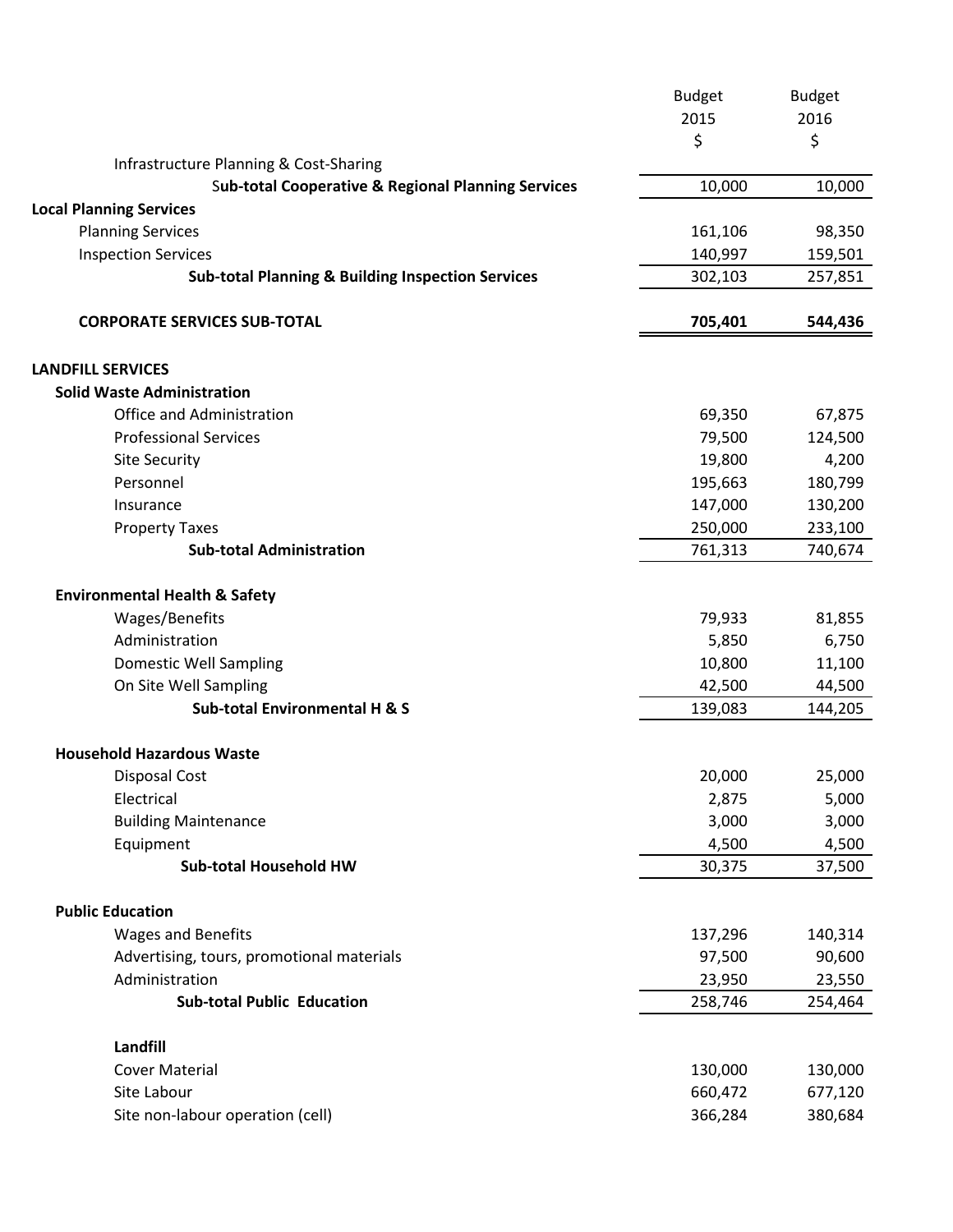| 2015<br>2016<br>\$<br>\$<br>29,550<br>Site maintenance - roads, rounds, misc.<br>32,800<br>Equipment Replacement Reserve - Landfill<br>0<br>7,700<br>Special waste handling<br>8,500<br><b>Sub-total Landfill</b><br>1,194,006<br>1,229,104<br><b>Scalehouse</b><br><b>Equipment Replacement Reserve</b><br>$\mathbf 0$<br>0<br>Wages/Benefits<br>142,419<br>145,021<br>Scale Equipment/Supplies/Bank Fees<br>33,460<br>37,300<br><b>Sub-total Scalehouse</b><br>175,879<br>182,321<br><b>Gas Management/Electrical Generation</b><br>Labour<br>92,746<br>91,859<br>Administration<br>18,000<br>14,940<br>3,000<br>3,000<br>Electricity<br><b>Equipment Replacement</b><br>0<br>0<br><b>Equipment Repairs/Fuels</b><br>98,600<br>98,950<br><b>Sub-total GM/Electrical Generation</b><br>212,346<br>208,749<br><b>Fiscal Services/Other</b><br>Debt Cost Landfill<br>286,255<br>172,672<br>338,947<br>338,379<br>Composting<br><b>Cell Construction Fund</b><br>842,784<br>0<br>Capital Expenditures finances from Operating<br>650,000<br>1,461,000<br>2nd previous year deficit<br>0<br>0<br><b>Perpetual Care Fund</b><br>208,951<br>296,165<br>117,424<br>126,237<br><b>Host Community Enhancement</b><br>Support to CMEI<br>86,291<br>86,722<br><b>Sub-total Fiscal Services/Other</b><br>23,672<br>23,790<br>2,641,538<br>2,417,751<br>Leachate<br>Leachate management<br>542,947<br>537,437<br><b>Sedimentation Ponds</b><br>41,000<br>34,500<br>583,947<br>571,937<br><b>Sub-total Leachate Management</b><br><b>Waste Diversion - Recycling Depot Program</b><br>Equipment Replacement Reserve - drop off depot<br>$\boldsymbol{0}$<br>0<br>Operations - Drop off depot<br>726,521<br>775,390<br>726,521<br><b>Sub-total Recycling Depot Program</b><br>775,390<br><b>Waste Diversion - MRF</b><br>Labour<br>363,845<br>405,034<br><b>Equipment Replacement</b><br>25,000<br>25,000<br>Operations<br>145,950<br>150,375<br><b>Sub-total MRF</b><br>534,795<br>580,409 | <b>Budget</b> | <b>Budget</b> |
|-------------------------------------------------------------------------------------------------------------------------------------------------------------------------------------------------------------------------------------------------------------------------------------------------------------------------------------------------------------------------------------------------------------------------------------------------------------------------------------------------------------------------------------------------------------------------------------------------------------------------------------------------------------------------------------------------------------------------------------------------------------------------------------------------------------------------------------------------------------------------------------------------------------------------------------------------------------------------------------------------------------------------------------------------------------------------------------------------------------------------------------------------------------------------------------------------------------------------------------------------------------------------------------------------------------------------------------------------------------------------------------------------------------------------------------------------------------------------------------------------------------------------------------------------------------------------------------------------------------------------------------------------------------------------------------------------------------------------------------------------------------------------------------------------------------------------------------------------------------------------------------------------------------------------------------------------------------------------------|---------------|---------------|
|                                                                                                                                                                                                                                                                                                                                                                                                                                                                                                                                                                                                                                                                                                                                                                                                                                                                                                                                                                                                                                                                                                                                                                                                                                                                                                                                                                                                                                                                                                                                                                                                                                                                                                                                                                                                                                                                                                                                                                               |               |               |
|                                                                                                                                                                                                                                                                                                                                                                                                                                                                                                                                                                                                                                                                                                                                                                                                                                                                                                                                                                                                                                                                                                                                                                                                                                                                                                                                                                                                                                                                                                                                                                                                                                                                                                                                                                                                                                                                                                                                                                               |               |               |
|                                                                                                                                                                                                                                                                                                                                                                                                                                                                                                                                                                                                                                                                                                                                                                                                                                                                                                                                                                                                                                                                                                                                                                                                                                                                                                                                                                                                                                                                                                                                                                                                                                                                                                                                                                                                                                                                                                                                                                               |               |               |
|                                                                                                                                                                                                                                                                                                                                                                                                                                                                                                                                                                                                                                                                                                                                                                                                                                                                                                                                                                                                                                                                                                                                                                                                                                                                                                                                                                                                                                                                                                                                                                                                                                                                                                                                                                                                                                                                                                                                                                               |               |               |
|                                                                                                                                                                                                                                                                                                                                                                                                                                                                                                                                                                                                                                                                                                                                                                                                                                                                                                                                                                                                                                                                                                                                                                                                                                                                                                                                                                                                                                                                                                                                                                                                                                                                                                                                                                                                                                                                                                                                                                               |               |               |
|                                                                                                                                                                                                                                                                                                                                                                                                                                                                                                                                                                                                                                                                                                                                                                                                                                                                                                                                                                                                                                                                                                                                                                                                                                                                                                                                                                                                                                                                                                                                                                                                                                                                                                                                                                                                                                                                                                                                                                               |               |               |
|                                                                                                                                                                                                                                                                                                                                                                                                                                                                                                                                                                                                                                                                                                                                                                                                                                                                                                                                                                                                                                                                                                                                                                                                                                                                                                                                                                                                                                                                                                                                                                                                                                                                                                                                                                                                                                                                                                                                                                               |               |               |
|                                                                                                                                                                                                                                                                                                                                                                                                                                                                                                                                                                                                                                                                                                                                                                                                                                                                                                                                                                                                                                                                                                                                                                                                                                                                                                                                                                                                                                                                                                                                                                                                                                                                                                                                                                                                                                                                                                                                                                               |               |               |
|                                                                                                                                                                                                                                                                                                                                                                                                                                                                                                                                                                                                                                                                                                                                                                                                                                                                                                                                                                                                                                                                                                                                                                                                                                                                                                                                                                                                                                                                                                                                                                                                                                                                                                                                                                                                                                                                                                                                                                               |               |               |
|                                                                                                                                                                                                                                                                                                                                                                                                                                                                                                                                                                                                                                                                                                                                                                                                                                                                                                                                                                                                                                                                                                                                                                                                                                                                                                                                                                                                                                                                                                                                                                                                                                                                                                                                                                                                                                                                                                                                                                               |               |               |
|                                                                                                                                                                                                                                                                                                                                                                                                                                                                                                                                                                                                                                                                                                                                                                                                                                                                                                                                                                                                                                                                                                                                                                                                                                                                                                                                                                                                                                                                                                                                                                                                                                                                                                                                                                                                                                                                                                                                                                               |               |               |
|                                                                                                                                                                                                                                                                                                                                                                                                                                                                                                                                                                                                                                                                                                                                                                                                                                                                                                                                                                                                                                                                                                                                                                                                                                                                                                                                                                                                                                                                                                                                                                                                                                                                                                                                                                                                                                                                                                                                                                               |               |               |
|                                                                                                                                                                                                                                                                                                                                                                                                                                                                                                                                                                                                                                                                                                                                                                                                                                                                                                                                                                                                                                                                                                                                                                                                                                                                                                                                                                                                                                                                                                                                                                                                                                                                                                                                                                                                                                                                                                                                                                               |               |               |
|                                                                                                                                                                                                                                                                                                                                                                                                                                                                                                                                                                                                                                                                                                                                                                                                                                                                                                                                                                                                                                                                                                                                                                                                                                                                                                                                                                                                                                                                                                                                                                                                                                                                                                                                                                                                                                                                                                                                                                               |               |               |
|                                                                                                                                                                                                                                                                                                                                                                                                                                                                                                                                                                                                                                                                                                                                                                                                                                                                                                                                                                                                                                                                                                                                                                                                                                                                                                                                                                                                                                                                                                                                                                                                                                                                                                                                                                                                                                                                                                                                                                               |               |               |
|                                                                                                                                                                                                                                                                                                                                                                                                                                                                                                                                                                                                                                                                                                                                                                                                                                                                                                                                                                                                                                                                                                                                                                                                                                                                                                                                                                                                                                                                                                                                                                                                                                                                                                                                                                                                                                                                                                                                                                               |               |               |
|                                                                                                                                                                                                                                                                                                                                                                                                                                                                                                                                                                                                                                                                                                                                                                                                                                                                                                                                                                                                                                                                                                                                                                                                                                                                                                                                                                                                                                                                                                                                                                                                                                                                                                                                                                                                                                                                                                                                                                               |               |               |
|                                                                                                                                                                                                                                                                                                                                                                                                                                                                                                                                                                                                                                                                                                                                                                                                                                                                                                                                                                                                                                                                                                                                                                                                                                                                                                                                                                                                                                                                                                                                                                                                                                                                                                                                                                                                                                                                                                                                                                               |               |               |
|                                                                                                                                                                                                                                                                                                                                                                                                                                                                                                                                                                                                                                                                                                                                                                                                                                                                                                                                                                                                                                                                                                                                                                                                                                                                                                                                                                                                                                                                                                                                                                                                                                                                                                                                                                                                                                                                                                                                                                               |               |               |
|                                                                                                                                                                                                                                                                                                                                                                                                                                                                                                                                                                                                                                                                                                                                                                                                                                                                                                                                                                                                                                                                                                                                                                                                                                                                                                                                                                                                                                                                                                                                                                                                                                                                                                                                                                                                                                                                                                                                                                               |               |               |
|                                                                                                                                                                                                                                                                                                                                                                                                                                                                                                                                                                                                                                                                                                                                                                                                                                                                                                                                                                                                                                                                                                                                                                                                                                                                                                                                                                                                                                                                                                                                                                                                                                                                                                                                                                                                                                                                                                                                                                               |               |               |
|                                                                                                                                                                                                                                                                                                                                                                                                                                                                                                                                                                                                                                                                                                                                                                                                                                                                                                                                                                                                                                                                                                                                                                                                                                                                                                                                                                                                                                                                                                                                                                                                                                                                                                                                                                                                                                                                                                                                                                               |               |               |
|                                                                                                                                                                                                                                                                                                                                                                                                                                                                                                                                                                                                                                                                                                                                                                                                                                                                                                                                                                                                                                                                                                                                                                                                                                                                                                                                                                                                                                                                                                                                                                                                                                                                                                                                                                                                                                                                                                                                                                               |               |               |
|                                                                                                                                                                                                                                                                                                                                                                                                                                                                                                                                                                                                                                                                                                                                                                                                                                                                                                                                                                                                                                                                                                                                                                                                                                                                                                                                                                                                                                                                                                                                                                                                                                                                                                                                                                                                                                                                                                                                                                               |               |               |
|                                                                                                                                                                                                                                                                                                                                                                                                                                                                                                                                                                                                                                                                                                                                                                                                                                                                                                                                                                                                                                                                                                                                                                                                                                                                                                                                                                                                                                                                                                                                                                                                                                                                                                                                                                                                                                                                                                                                                                               |               |               |
|                                                                                                                                                                                                                                                                                                                                                                                                                                                                                                                                                                                                                                                                                                                                                                                                                                                                                                                                                                                                                                                                                                                                                                                                                                                                                                                                                                                                                                                                                                                                                                                                                                                                                                                                                                                                                                                                                                                                                                               |               |               |
|                                                                                                                                                                                                                                                                                                                                                                                                                                                                                                                                                                                                                                                                                                                                                                                                                                                                                                                                                                                                                                                                                                                                                                                                                                                                                                                                                                                                                                                                                                                                                                                                                                                                                                                                                                                                                                                                                                                                                                               |               |               |
|                                                                                                                                                                                                                                                                                                                                                                                                                                                                                                                                                                                                                                                                                                                                                                                                                                                                                                                                                                                                                                                                                                                                                                                                                                                                                                                                                                                                                                                                                                                                                                                                                                                                                                                                                                                                                                                                                                                                                                               |               |               |
|                                                                                                                                                                                                                                                                                                                                                                                                                                                                                                                                                                                                                                                                                                                                                                                                                                                                                                                                                                                                                                                                                                                                                                                                                                                                                                                                                                                                                                                                                                                                                                                                                                                                                                                                                                                                                                                                                                                                                                               |               |               |
|                                                                                                                                                                                                                                                                                                                                                                                                                                                                                                                                                                                                                                                                                                                                                                                                                                                                                                                                                                                                                                                                                                                                                                                                                                                                                                                                                                                                                                                                                                                                                                                                                                                                                                                                                                                                                                                                                                                                                                               |               |               |
|                                                                                                                                                                                                                                                                                                                                                                                                                                                                                                                                                                                                                                                                                                                                                                                                                                                                                                                                                                                                                                                                                                                                                                                                                                                                                                                                                                                                                                                                                                                                                                                                                                                                                                                                                                                                                                                                                                                                                                               |               |               |
|                                                                                                                                                                                                                                                                                                                                                                                                                                                                                                                                                                                                                                                                                                                                                                                                                                                                                                                                                                                                                                                                                                                                                                                                                                                                                                                                                                                                                                                                                                                                                                                                                                                                                                                                                                                                                                                                                                                                                                               |               |               |
|                                                                                                                                                                                                                                                                                                                                                                                                                                                                                                                                                                                                                                                                                                                                                                                                                                                                                                                                                                                                                                                                                                                                                                                                                                                                                                                                                                                                                                                                                                                                                                                                                                                                                                                                                                                                                                                                                                                                                                               |               |               |
|                                                                                                                                                                                                                                                                                                                                                                                                                                                                                                                                                                                                                                                                                                                                                                                                                                                                                                                                                                                                                                                                                                                                                                                                                                                                                                                                                                                                                                                                                                                                                                                                                                                                                                                                                                                                                                                                                                                                                                               |               |               |
|                                                                                                                                                                                                                                                                                                                                                                                                                                                                                                                                                                                                                                                                                                                                                                                                                                                                                                                                                                                                                                                                                                                                                                                                                                                                                                                                                                                                                                                                                                                                                                                                                                                                                                                                                                                                                                                                                                                                                                               |               |               |
|                                                                                                                                                                                                                                                                                                                                                                                                                                                                                                                                                                                                                                                                                                                                                                                                                                                                                                                                                                                                                                                                                                                                                                                                                                                                                                                                                                                                                                                                                                                                                                                                                                                                                                                                                                                                                                                                                                                                                                               |               |               |
|                                                                                                                                                                                                                                                                                                                                                                                                                                                                                                                                                                                                                                                                                                                                                                                                                                                                                                                                                                                                                                                                                                                                                                                                                                                                                                                                                                                                                                                                                                                                                                                                                                                                                                                                                                                                                                                                                                                                                                               |               |               |
|                                                                                                                                                                                                                                                                                                                                                                                                                                                                                                                                                                                                                                                                                                                                                                                                                                                                                                                                                                                                                                                                                                                                                                                                                                                                                                                                                                                                                                                                                                                                                                                                                                                                                                                                                                                                                                                                                                                                                                               |               |               |
|                                                                                                                                                                                                                                                                                                                                                                                                                                                                                                                                                                                                                                                                                                                                                                                                                                                                                                                                                                                                                                                                                                                                                                                                                                                                                                                                                                                                                                                                                                                                                                                                                                                                                                                                                                                                                                                                                                                                                                               |               |               |
|                                                                                                                                                                                                                                                                                                                                                                                                                                                                                                                                                                                                                                                                                                                                                                                                                                                                                                                                                                                                                                                                                                                                                                                                                                                                                                                                                                                                                                                                                                                                                                                                                                                                                                                                                                                                                                                                                                                                                                               |               |               |
|                                                                                                                                                                                                                                                                                                                                                                                                                                                                                                                                                                                                                                                                                                                                                                                                                                                                                                                                                                                                                                                                                                                                                                                                                                                                                                                                                                                                                                                                                                                                                                                                                                                                                                                                                                                                                                                                                                                                                                               |               |               |
|                                                                                                                                                                                                                                                                                                                                                                                                                                                                                                                                                                                                                                                                                                                                                                                                                                                                                                                                                                                                                                                                                                                                                                                                                                                                                                                                                                                                                                                                                                                                                                                                                                                                                                                                                                                                                                                                                                                                                                               |               |               |